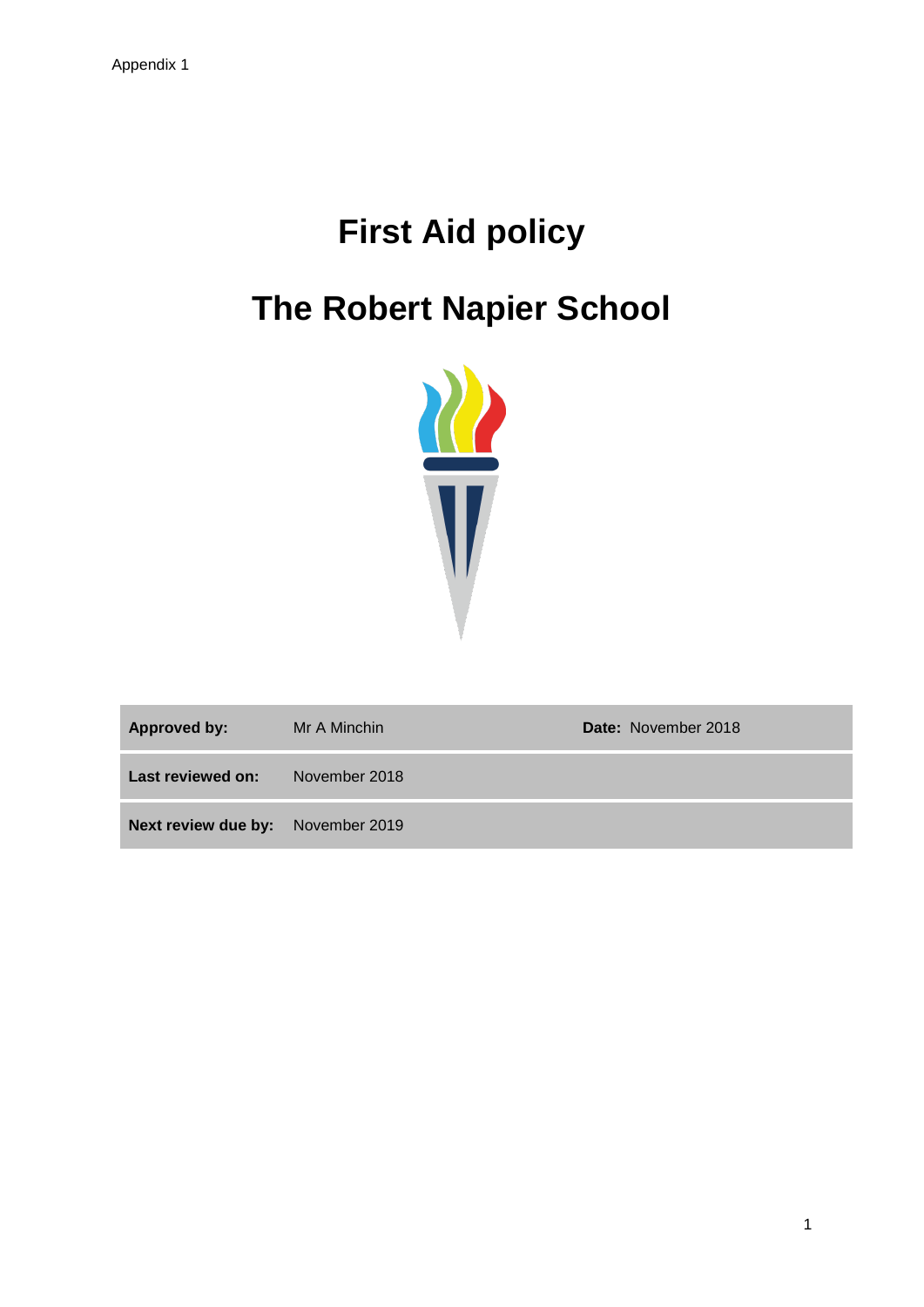# **Contents**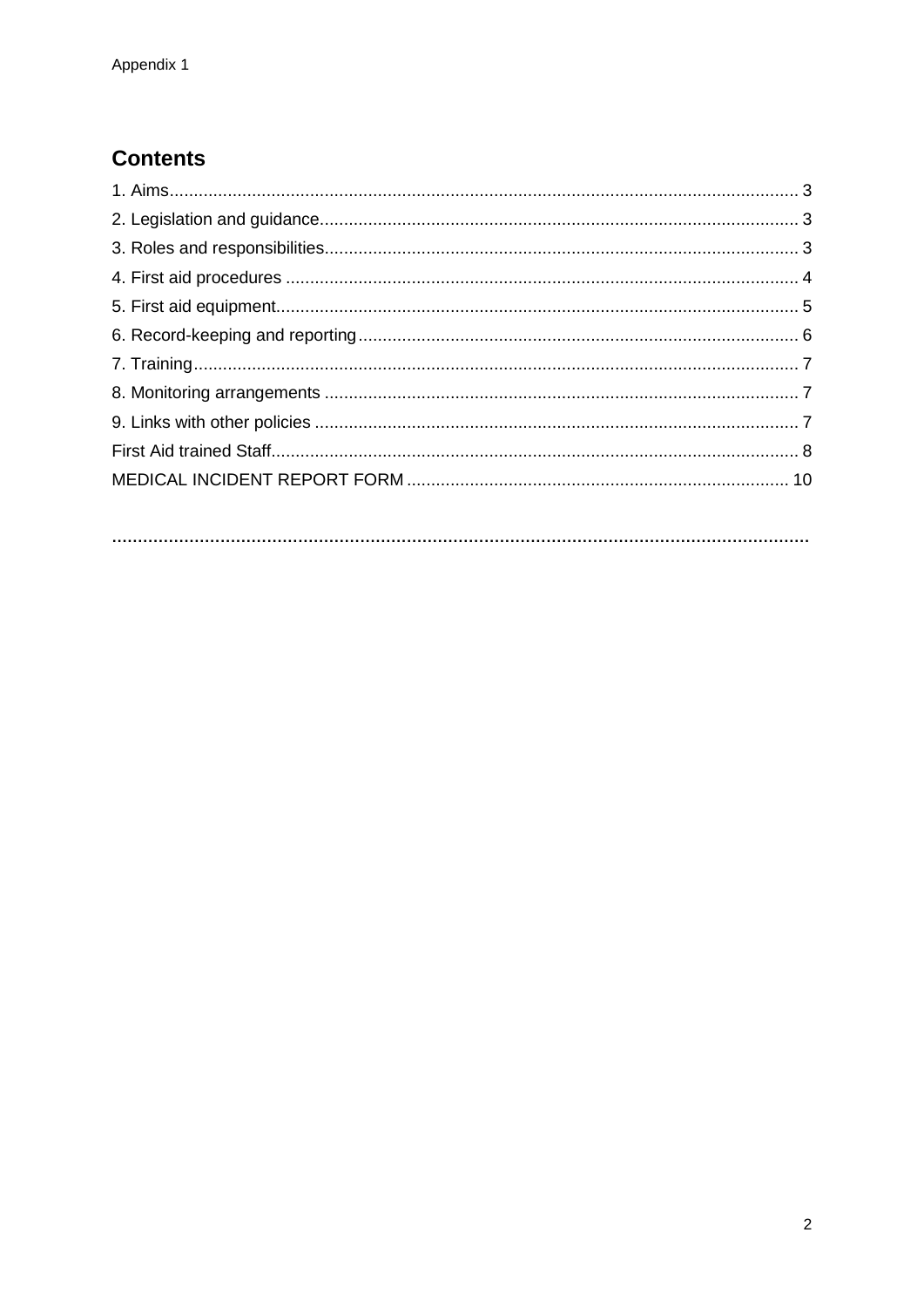## **1. Aims**

The aims of our first aid policy are to:

- Ensure the health and safety of all staff, pupils and visitors
- Ensure that staff and governors are aware of their responsibilities with regards to health and safety
- Provide a framework for responding to an incident and recording and reporting the outcomes

# **2. Legislation and guidance**

This policy is based on advice from the Department for Education on [first aid in schools](https://www.gov.uk/government/publications/first-aid-in-schools) and health [and safety in schools,](https://www.gov.uk/government/publications/health-and-safety-advice-for-schools) and the following legislation:

- [The Health and Safety \(First Aid\) Regulations 1981,](http://www.legislation.gov.uk/uksi/1981/917/regulation/3/made) which state that employers must provide adequate and appropriate equipment and facilities to enable first aid to be administered to employees, and qualified first aid personnel
- [The Management of Health and Safety at Work Regulations 1992,](http://www.legislation.gov.uk/uksi/1992/2051/regulation/3/made) which require employers to make an assessment of the risks to the health and safety of their employees
- [The Management of Health and Safety at Work Regulations 1999,](http://www.legislation.gov.uk/uksi/1999/3242/contents/made) which require employers to carry out risk assessments, make arrangements to implement necessary measures, and arrange for appropriate information and training
- [The Reporting of Injuries, Diseases and Dangerous Occurrences Regulations](http://www.legislation.gov.uk/uksi/2013/1471/schedule/1/paragraph/1/made) (RIDDOR) 2013, which state that some accidents must be reported to the Health and Safety Executive (HSE), and set out the timeframe for this and how long records of such accidents must be kept
- [Social Security \(Claims and Payments\) Regulations 1979,](http://www.legislation.gov.uk/uksi/1979/628) which set out rules on the retention of accident records
- The Education [\(Independent School Standards\) Regulations 2014,](http://www.legislation.gov.uk/uksi/2014/3283/schedule/made) which require that suitable space is provided to cater for the medical and therapy needs of pupils

This policy complies with our funding agreement and articles of association.

# **3. Roles and responsibilities**

#### **3.1 Appointed person(s) and first aiders**

The school's appointed person is Mr John Crockett. His is responsible for:

- Taking charge when someone is injured or becomes ill
- Ensuring there is an adequate supply of medical materials in first aid kits, and replenishing the contents of these kits
- Ensuring that an ambulance or other professional medical help is summoned when appropriate

First aiders are trained and qualified to carry out the role (see section 7) and are responsible for:

- Acting as first responders to any incidents; they will assess the situation where there is an injured or ill person, and provide immediate and appropriate treatment
- Sending pupils home to recover, where necessary
- Filling in an accident report on the same day, or as soon as is reasonably practicable, after an incident (see the template in appendix 2)
- Keeping their contact details up to date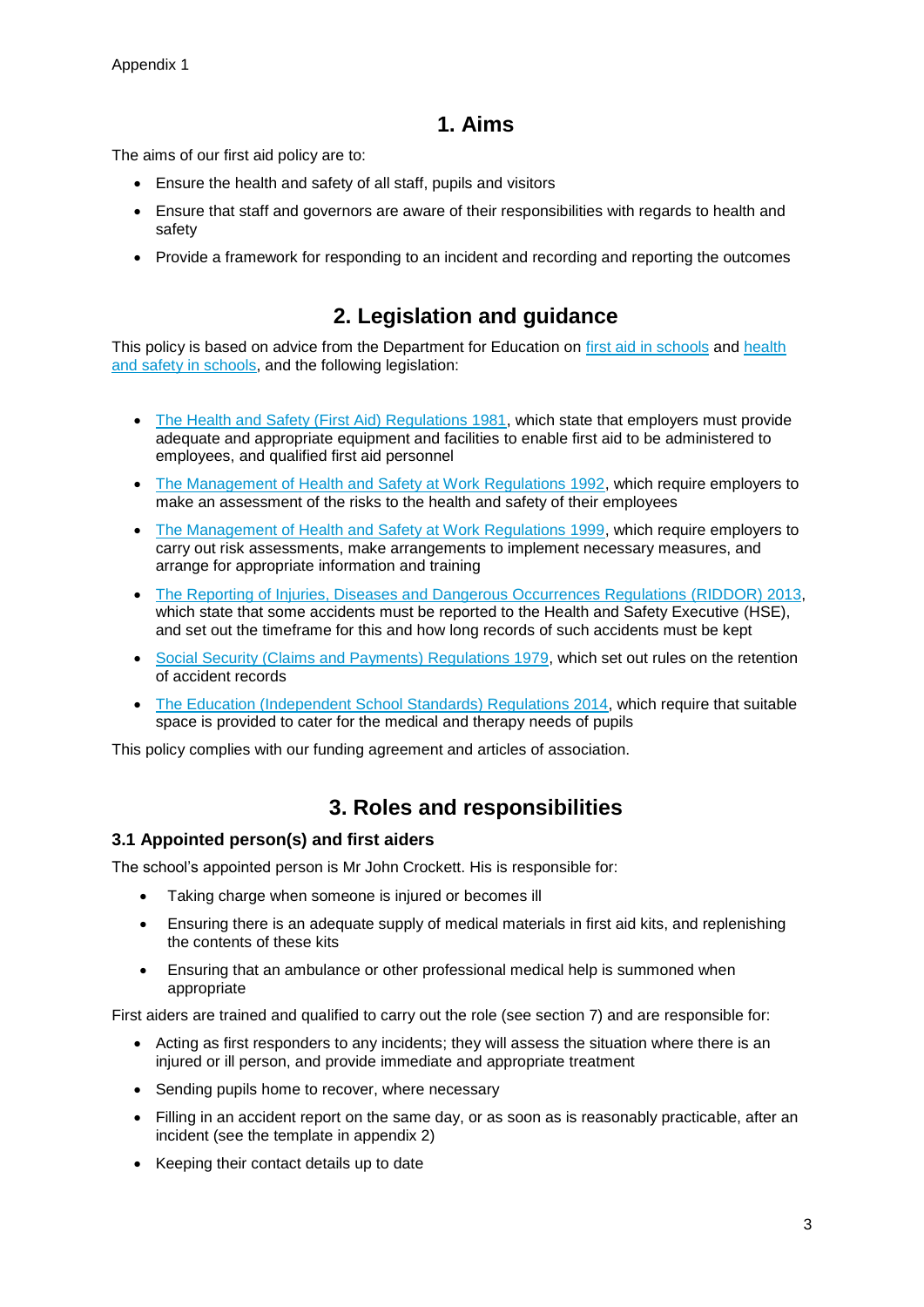Our school's appointed person and First Aid trained staff are listed in appendix 1. Their names will also be displayed prominently around the school.

#### **3.2 The Local Governing Body ("LGB")**

The LGB has ultimate responsibility for health and safety matters in the school, but delegates operational matters and day-to-day tasks to the headteacher and staff members.

#### **3.3 The headteacher**

The headteacher is responsible for the implementation of this policy, including:

- Ensuring that an appropriate number of trained first aid personnel are present in the school at all times
- Ensuring that first aiders have an appropriate qualification, keep training up to date and remain competent to perform their role
- Ensuring all staff are aware of first aid procedures
- Ensuring appropriate risk assessments are completed and appropriate measures are put in place
- Undertaking, or ensuring that managers undertake, risk assessments, as appropriate, and that appropriate measures are put in place
- Ensuring that adequate space is available for catering to the medical needs of pupils
- Reporting specified incidents to the HSE when necessary (see section 6)

#### **3.4 Staff**

School staff are responsible for:

- Ensuring they follow first aid procedures
- Ensuring they know who the first aiders in school are
- Completing accident reports (see appendix 2) for all incidents they attend to where a first aider is not called
- Informing the headteacher or their manager of any specific health conditions or first aid needs

# **4. First aid procedures**

#### **4.1 In-school procedures**

In the event of an accident resulting in injury:

- The closest member of staff present will assess the seriousness of the injury and seek the assistance of a qualified first aider, if appropriate, who will provide the required first aid treatment
- The first aider, if called, will assess the injury and decide if further assistance is needed from a colleague or the emergency services. They will remain on scene until help arrives
- The first aider will also decide whether the injured person should be moved or placed in a recovery position
- If the first aider judges that a pupil is too unwell to remain in school, parents will be contacted and asked to collect their child. Upon their arrival, the first aider will recommend next steps to the parents
- If emergency services are called, the first aider will contact parents immediately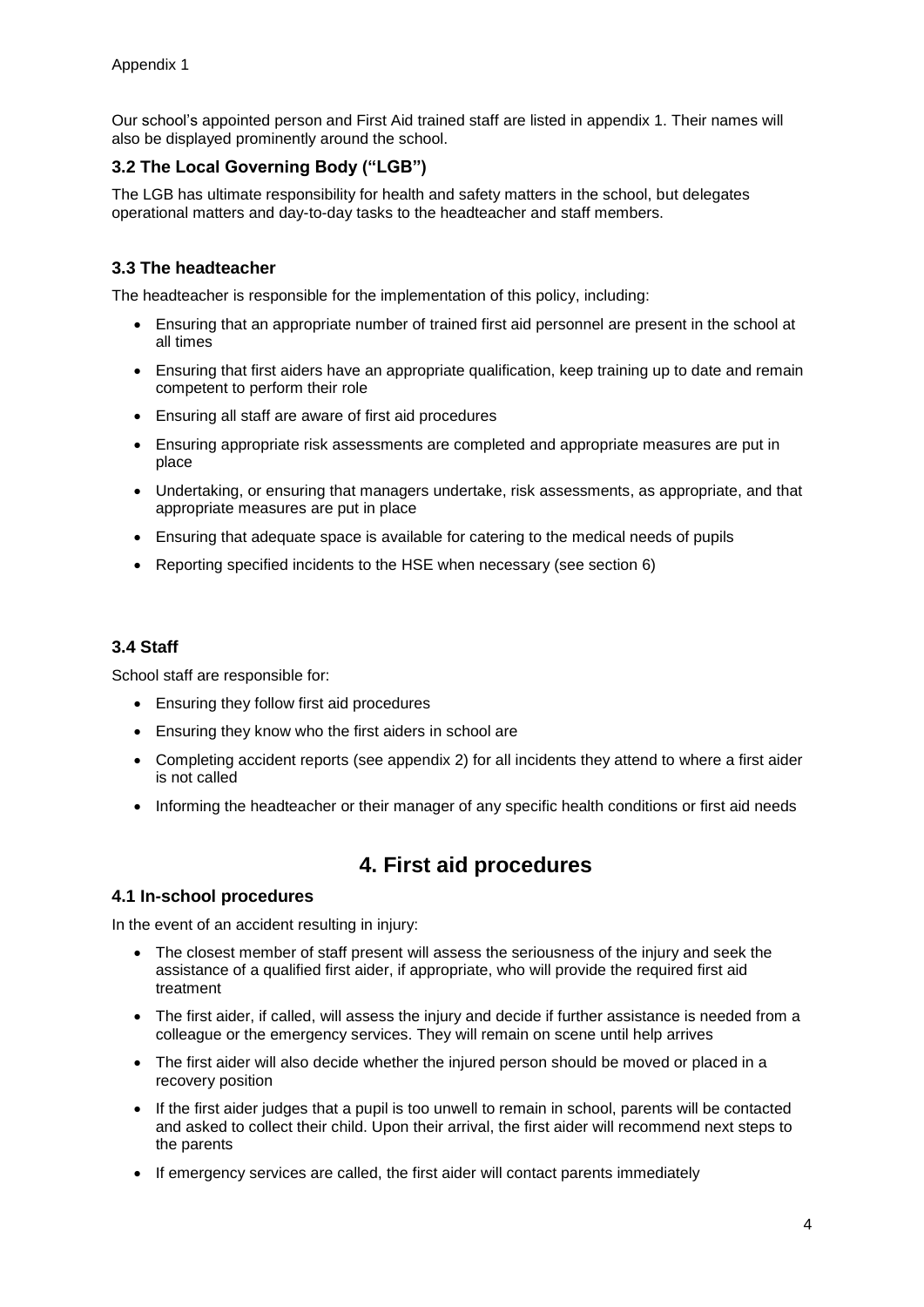The first aider will complete an accident report form on the same day or as soon as is reasonably practical after an incident resulting in an injury

#### **4.2 Off-site procedures**

When taking pupils off the school premises, staff will ensure they always have the following:

- A school mobile phone
- A portable first aid kit
- Information about the specific medical needs of pupils
- Parents' contact details

Risk assessments will be completed by the trip leader prior to any educational visit that necessitates taking pupils off school premises.

There will always be at least one first aider on school trips and visits.

# **5. First aid equipment**

A typical first aid kit in our school will include the following:

- A leaflet with general first aid advice
- Regular and large bandages
- Eye pad bandages
- Triangular bandages
- Adhesive tape
- Safety pins
- Disposable gloves
- Antiseptic wipes
- Plasters of assorted sizes
- Scissors
- Cold compresses
- Burns dressings

No medication is kept in first aid kits.

First aid kits are stored in:

- School Office
- The school hall
- All science labs
- All design and technology classrooms
- The school kitchens
- School vehicles
- The House Offices
- SEN office (Room G7)
- The Referral Room Office
- Science Prep/Technician's room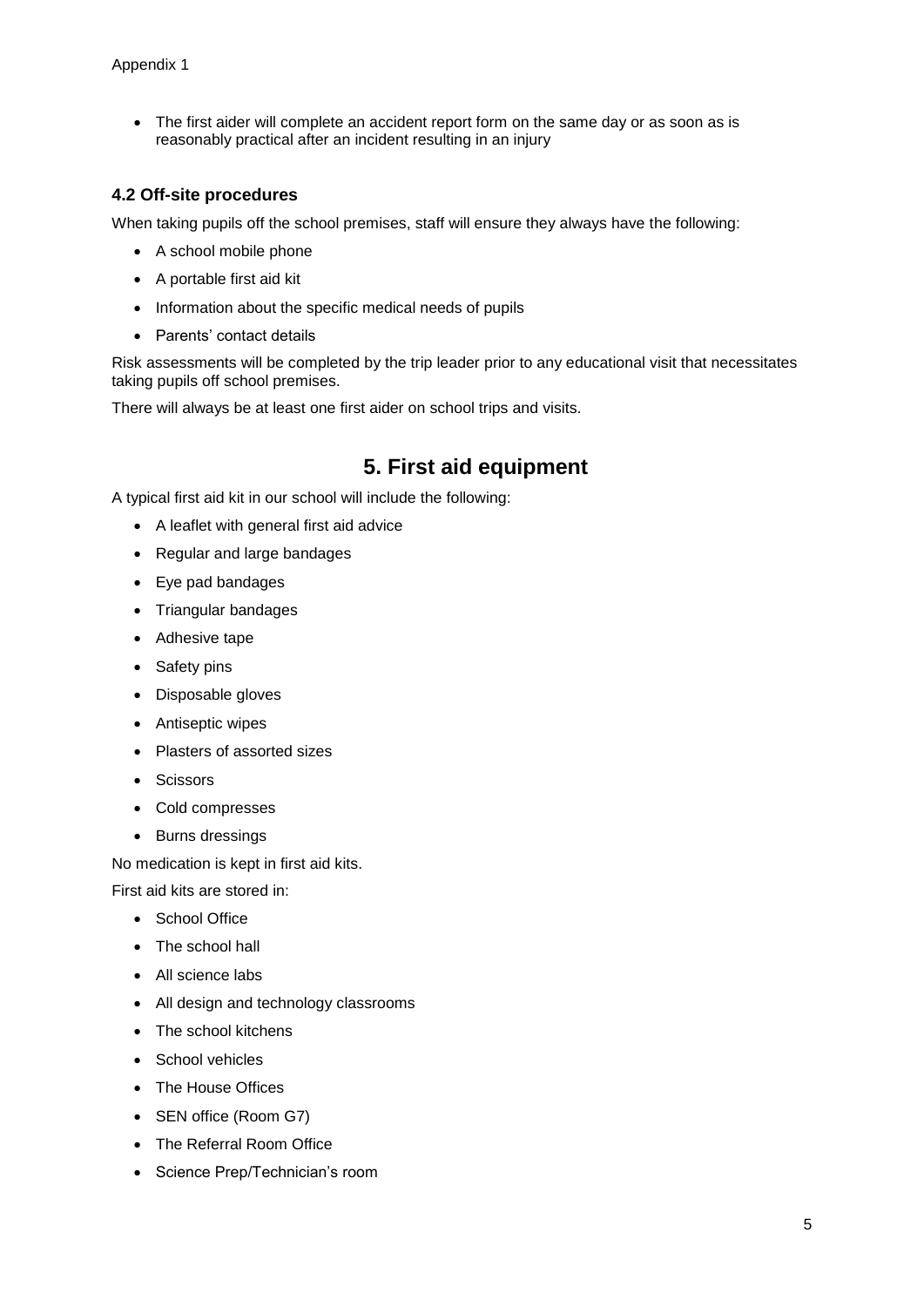• SEN Classroom (Room G6)

There is also a dedicated First Aid Room, the office next to Room 12, where all supplies/ extra equipment are kept and some chairs, if we need to sit a student or staff in a quiet area. This room also contains a locked filing cabinet in which we keep all accident forms, both staff and students.

Appendix 2 shows a copy of our Medical Incident Form, this is available to all staff, on the shared drive area.

#### **The Defibrillator is located in the main front office**

## **6. Record-keeping and reporting**

#### **6.1 First aid and accident record book**

- An accident form will be completed by the first aider on the same day or as soon as possible after an incident resulting in an injury
- As much detail as possible should be supplied when reporting an accident, including all of the information included in the accident form at appendix 2
- A copy of the accident report form will also be added to the pupil's educational record by the first aider.
- Records held in the first aid and accident book will be retained by the school for a minimum of 3 years, in accordance with regulation 25 of the Social Security (Claims and Payments) Regulations 1979, and then securely disposed of

#### **6.2 Reporting to the HSE**

The senior first aider will keep a record of any accident which results in a reportable injury, disease, or dangerous occurrence as defined in the RIDDOR 2013 legislation (regulations 4, 5, 6 and 7).

The senior first aider will report these to the Health and Safety Executive as soon as is reasonably practicable and in any event within 10 days of the incident.

Reportable injuries, diseases or dangerous occurrences include:

- Death
- Specified injuries, which are:
	- o Fractures, other than to fingers, thumbs and toes
	- o Amputations
	- o Any injury likely to lead to permanent loss of sight or reduction in sight
	- $\circ$  Any crush injury to the head or torso causing damage to the brain or internal organs
	- o Serious burns (including scalding)
	- o Any scalping requiring hospital treatment
	- o Any loss of consciousness caused by head injury or asphyxia
	- o Any other injury arising from working in an enclosed space which leads to hypothermia or heat-induced illness, or requires resuscitation or admittance to hospital for more than 24 hours
- Injuries where an employee is away from work or unable to perform their normal work duties for more than 7 consecutive days (not including the day of the incident)
- Where an accident leads to someone being taken to hospital
- Near-miss events that do not result in an injury, but could have done. Examples of near-miss events relevant to schools include, but are not limited to:
	- o The collapse or failure of load-bearing parts of lifts and lifting equipment
	- $\circ$  The accidental release of a biological agent likely to cause severe human illness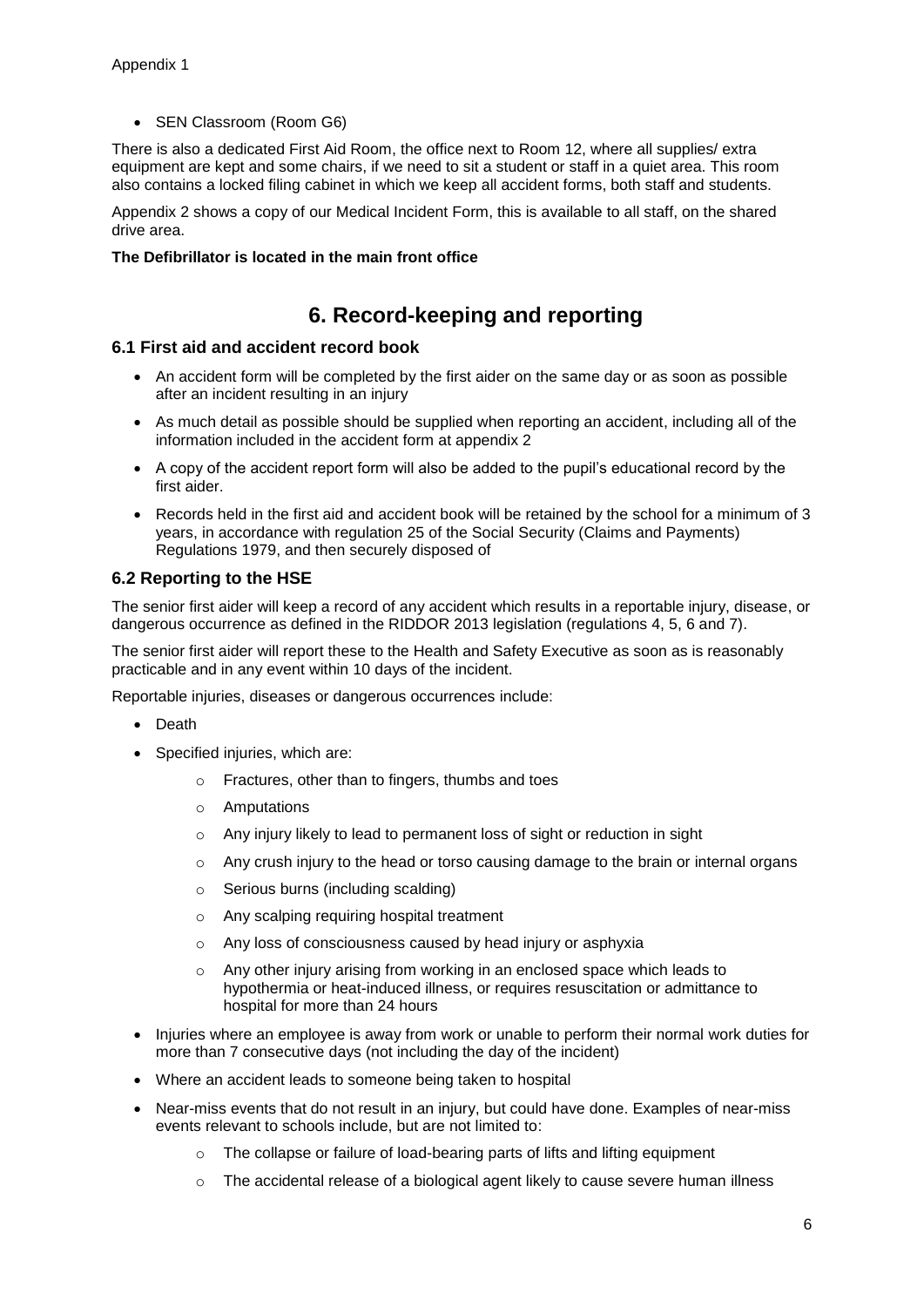- $\circ$  The accidental release or escape of any substance that may cause a serious injury or damage to health
- o An electrical short circuit or overload causing a fire or explosion

Information on how to make a RIDDOR report is available here:

[How to make a RIDDOR report, HSE](http://www.hse.gov.uk/riddor/report.htm) http://www.hse.gov.uk/riddor/report.htm

# **7. Training**

All school staff are able to undertake first aid training if they would like to.

All first aiders must have completed a training course, and must hold a valid certificate of competence to show this. The school will keep a register of all trained first aiders, what training they have received and when this is valid until (see appendix 3).

Staff are encouraged to renew their first aid training when it is no longer valid.

### **8. Monitoring arrangements**

This policy will be reviewed by the senior first aider every 2 years.

At every review, the policy will be approved by the governing board.

## **9. Links with other policies**

This first aid policy is linked to the

- Health and safety policy
- Risk assessment policy
- Policy on supporting pupils with medical conditions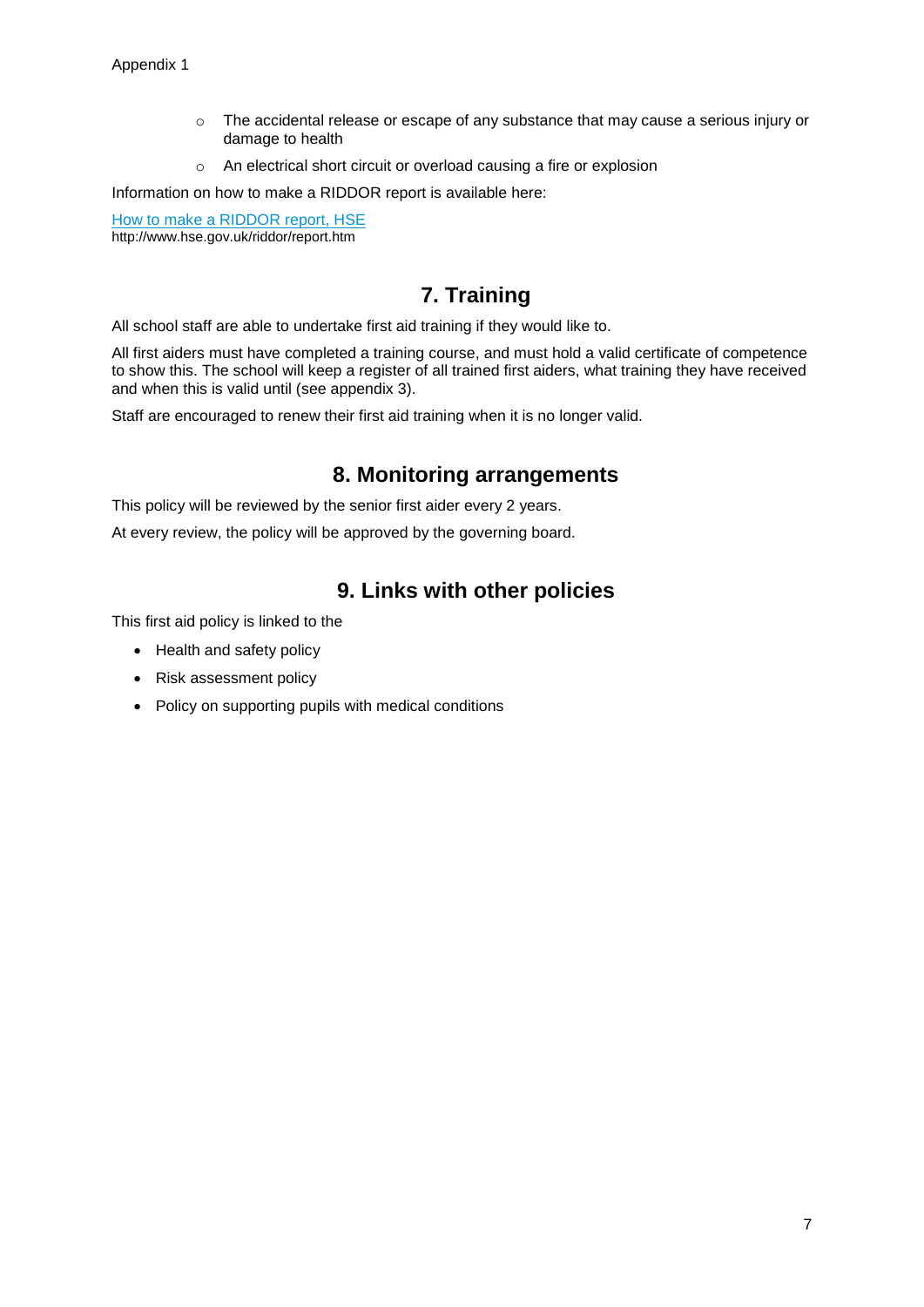### **First Aid trained Staff**

# **Senior First Aider:**

**Mr J Crockett** (Sept 2021)

# **Additional Three Day Trained Staff**

**Mrs A Hollidge** (Apr 2020) Kestrel House **Mrs A Watts** (Mar 2019) Home School Support Worker **Mrs M Prosser** (Mar 2020) Harrier House Manager **Mrs S Saddington** (Mar 2020) Eagle House Manager **Mrs A Callow** (Sept 2021) – Cover Teacher **Ms L Spooner** (Sept 2021) – DT **Mrs R Watts** (Sept 2021) – DT Technician **Mrs K Evans** (Sept 2021) - Art

# **One Day Trained Staff**

**Mrs R Alder** (Jan 2021) LSA **Mrs R Barber** (Jan 2021) Humanities **Mrs D Bembridge** (Sept 2020) VI Dept **Mrs D Bryton** (Nov 2019) Humanities **Mrs M Casey** (Jan 2021) Science technician **Mr O Cayuela-Abenoza** (July 2021) MFL **Mrs C Cleall** (Sept 2020) Humanities **Mrs C Cobb** (Nov 2019) Drama **Mrs C Coldwell** (Nov 2019) Science/LSA **Ms C De Lacy Mann** (Nov 2019) VI Unit **Ms C Esther** (Mar 2020) HLTA/Maths **Mr M Fenton** (July 2021) PE/Sixth Form **Mr R Filtness** (July 2021) Referral Room **Miss K Freeborn** (Mar 2020) Data Manager **Ms C Godley** (Mar 2020) LSA **Ms J Holpin** (Mar 2020) English **Mrs N Hudson** (Mar 2020) Exams Officer **Mrs F Humphreys** (Mar 2020) Drama **Mr R Leadbetter** (Mar 2020) **Miss A Maddison** (Oct 2020) Humanities **Mrs P Mallion** (Nov 2019) **Mrs M Marshall** (Nov 2019) MFL **Mrs L McCarten** (July 2021) LSA **Mr G Moynes** (July 2021) PE **Miss K Norris** (July 2021) PE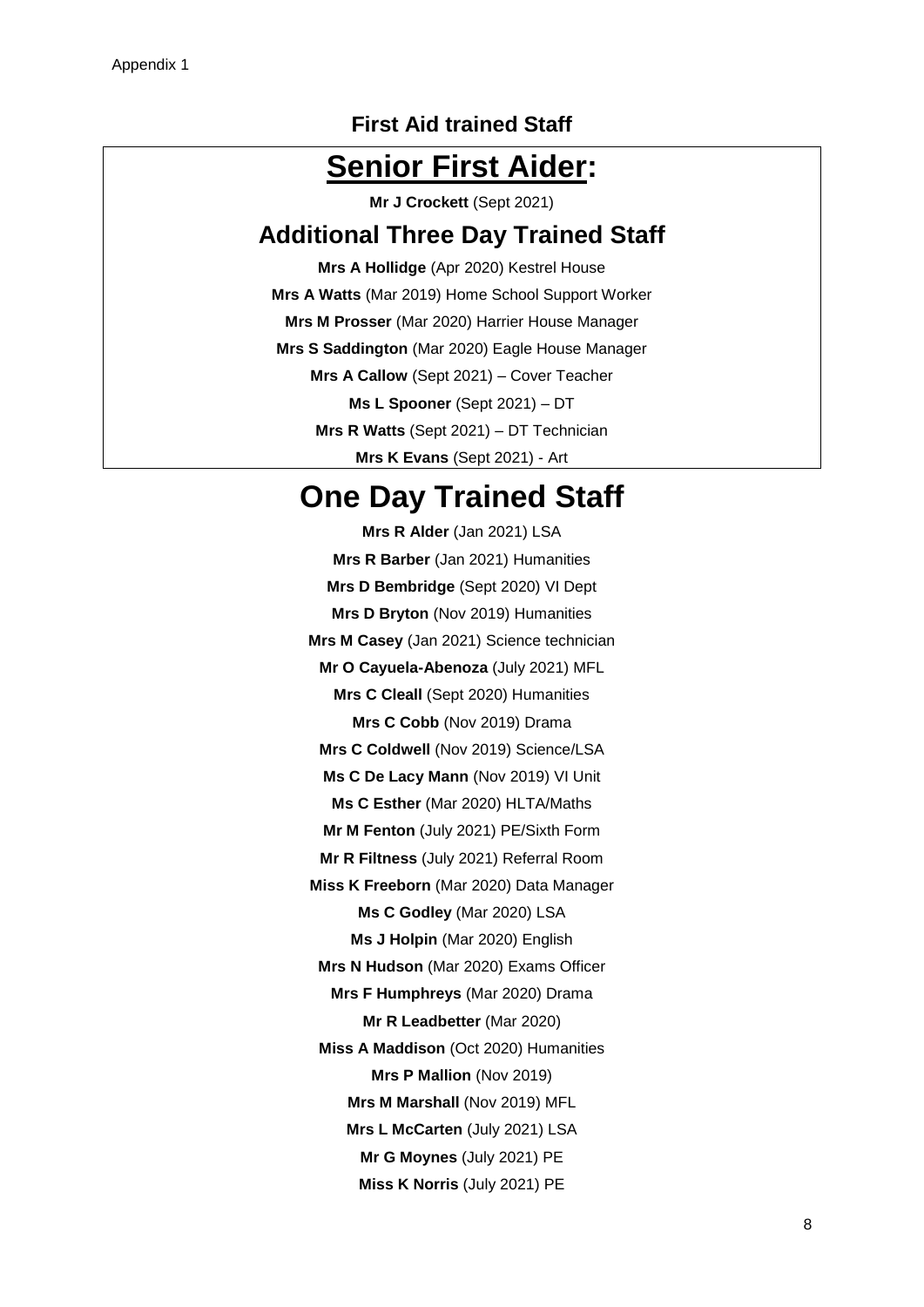**Mrs T Oram** (Nov 2019) VI Unit **Miss A Smith** (Mar 2020) Humanities/Osprey House **Miss K Smith** (July 2021) PE/Harrier House **Mrs J Thorne** (Nov 2019) Humanities **Miss M Wallbank** (July 2021) Referral Room **Mrs C Walsh** (July 2021) PE **Mr M Walsh** (July 2021) PE **Miss J Wessen** (Jan 2021) DT **Mrs M Wright** (Mar 2020) LSA